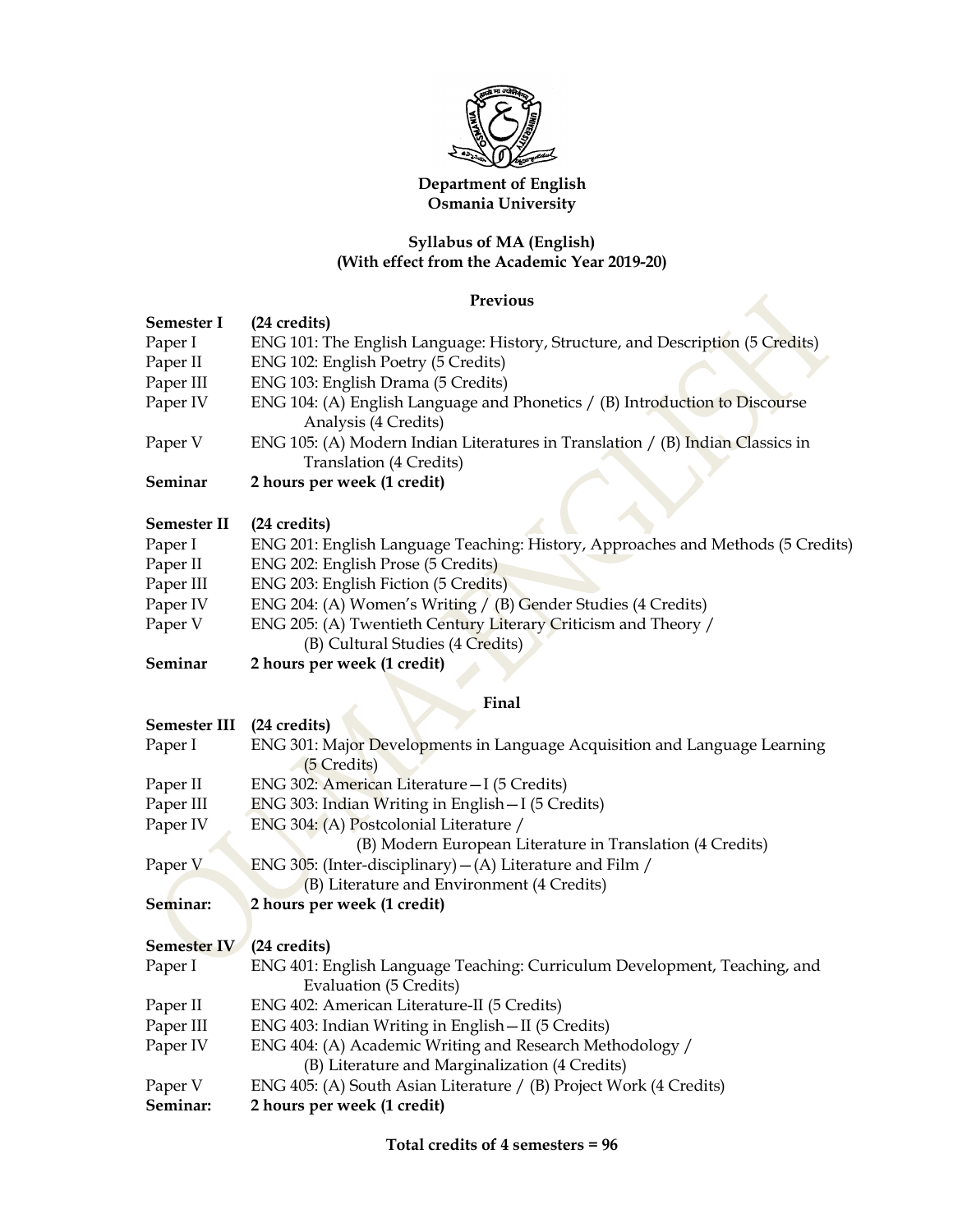MA (Previous) Semester I

# Paper I ENG 101 The English Language: History, Structure, and Description

### (5 Credits)

## Unit I

- a) The Origin of Language: the Bow-wow theory, the Ding-dong theory, the Pooh-pooh theory, the Gesture theory
- b) Descent of English: Indo-European Family of Languages and its Branches; Grimm's Law
- c) The Old English (Anglo-Saxon) Period: Important Features of Old English

### Unit II

- a) The Middle English Period: the Norman conquest; Major Changes in the English Language during Middle English Period: Changes in Pronunciation, Spelling, and Vocabulary
- b) General Characteristics of the Modern English
- c) Foreign Contribution to the Growth of Vocabulary: Influence of Greek, Latin, French and German on the English language

# Unit III

- a) Word Formation—Different Processes
- b) Change of Meaning—Different Processes
- c) The Evolution of 'Standard English'

## Unit IV

- a) Structure of the English Noun Phrase
- b) Structure of the English Verb Phrase
- c) The Simple Sentence—its types, constituents and organization; Coordination and Subordination—their semantic implications

# Unit V

- a) Varieties of Language: Dialect, Idiolect, Style
- b) Register, Jargon, Slang, Pidgin, Creole
- c) British English and American English: Major Differences

# Suggested Reading:

Baugh, A. C., & Cable, T. (2002). A History of the English Language. London: Routledge Crystal, D. (2004). The Language Revolution. Malden, MA: Polity Press.

Harmer, J. & Arnold, J. (1979). Advanced Speaking Skills. London: Longman.

Jespersen, O. (1991). Growth and Structure of the English Language. Oxford: Blackwell.

Krishnaswamy, N. (1978). Modern English: A book of grammar, usage & composition. Madras: Macmillan India Limited.

Routledge. Bradley, H. (1964). The Making of English. New York, NY: Macmillan & Co. Ltd.

Wood, F T. (2000). An Outline History of the English Language. Chennai, TN: Macmillan India Ltd.

Yule, G. (1995). The Study of Language. Cambridge: Cambridge University Press.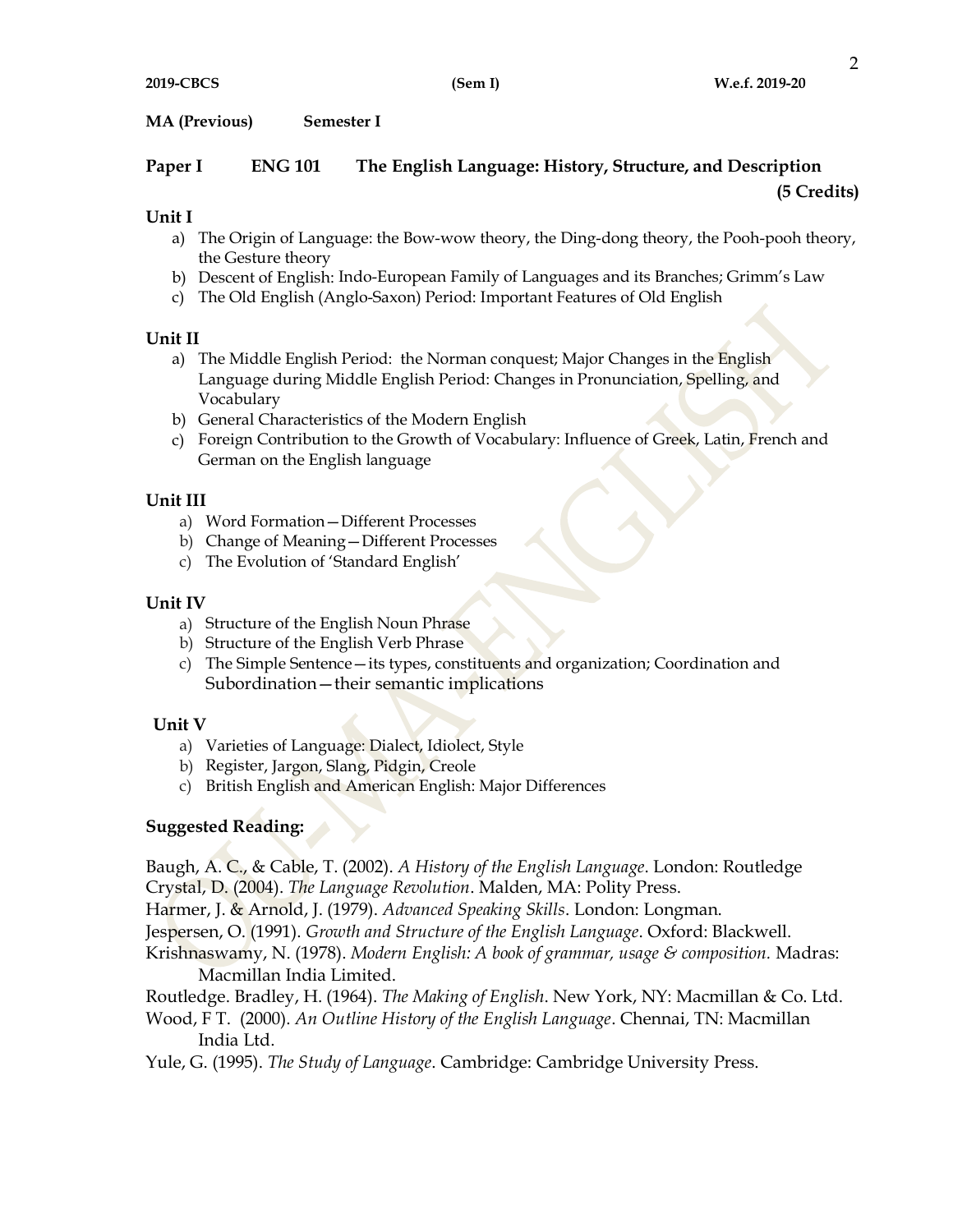(Sem I) W.e.f. 2019-20

| <b>MA</b> (Previous)<br>Semester I |                                                                                                                      |                                                                                                                                |             |  |  |
|------------------------------------|----------------------------------------------------------------------------------------------------------------------|--------------------------------------------------------------------------------------------------------------------------------|-------------|--|--|
| Paper II                           | <b>ENG 102</b><br><b>English Poetry</b>                                                                              |                                                                                                                                | (5 Credits) |  |  |
| Unit I                             | Background<br>Renaissance-Reformation; Neo-Classicism; Romanticism; Pre-Raphaelites;<br>War Poetry; Modernism        |                                                                                                                                |             |  |  |
| Unit II                            | Geoffrey Chaucer                                                                                                     | The General Prologue To The Canterbury<br>Tales (Tran. Nevill Coghill) lines 1-42 ("When in<br>April  I therefore will begin") |             |  |  |
|                                    | John Milton                                                                                                          | Paradise Lost (Bk I)                                                                                                           |             |  |  |
|                                    | John Donne                                                                                                           | "A Valediction", "The Canonization",                                                                                           |             |  |  |
|                                    | Alexander Pope                                                                                                       | "The Rape of the Lock" (Canto I)                                                                                               |             |  |  |
| Unit III                           | William Blake                                                                                                        | From Songs of Innocence<br>("The Lamb", "The Chimney Sweeper")<br>From Songs of Experience<br>("The Tyger", "London")          |             |  |  |
|                                    | William Wordsworth                                                                                                   | "Tintern Abbey", "Anecdote for Fathers"                                                                                        |             |  |  |
|                                    | P B Shelley                                                                                                          | "Ode to the West Wind", "To a Skylark"                                                                                         |             |  |  |
|                                    | John Keats                                                                                                           | "Ode on a Grecian Urn", "Ode to a Nightingale"                                                                                 |             |  |  |
| Unit IV                            | Elizabeth Barrett Browning Sonnets from the Portuguese<br>14 ("If thou must love me ")<br>43 ("How do I love thee ") |                                                                                                                                |             |  |  |
|                                    | Alfred Lord Tennyson                                                                                                 | "Ulysses", "The Sailor Boy"                                                                                                    |             |  |  |
|                                    | Robert Browning                                                                                                      | "My Last Duchess", "The Lost Leader"                                                                                           |             |  |  |
|                                    | Matthew Arnold                                                                                                       | "Self-Dependence", "Dover Beach"                                                                                               |             |  |  |
| Unit V                             | <b>TS Eliot</b>                                                                                                      | The Waste Land                                                                                                                 |             |  |  |
|                                    | Phillip Larkin                                                                                                       | "Best Society", "Churchgoing"                                                                                                  |             |  |  |
|                                    | <b>Seamus Heaney</b>                                                                                                 | "Digging", "Alphabets"                                                                                                         |             |  |  |
|                                    | Carol Ann Duffy                                                                                                      | "Originally", "Havisham"                                                                                                       |             |  |  |
| <b>Suggested Reading</b>           |                                                                                                                      |                                                                                                                                |             |  |  |
|                                    |                                                                                                                      | Boulton, Marjorie. The Anatomy of Poetry. London: Routledge and Kegan Paul, 1953.                                              |             |  |  |

Childs, Peter. Modernism. New Critical Idiom Series. London: Routledge, 2003. Day, Aidan. Romanticism. New Critical Idiom Series. London: Routledge, 2003. Eagleton, Terry. How to Read a Poem. Oxford: Blackwell, 2007. Featherstone, Simon. Ed. War Poetry: An Introductory Reader. London: Routledge, 1995. Gardner, Helen. Ed. Metaphysical Poets. New York: Penguin, 1957. Kreutzer, James. Elements of Poetry. New York: Macmillan, 1971. Leavis, FR. New Bearings in English Poetry. London: Penguin, 1939. Lewis, CS. A Preface to Paradise Lost. Oxford: OUP, 1942. ---. The Allegory of Love: A Study in Medieval Tradition. Oxford: Clarendon, 1936. Newman Brooks, Peter. Ed. Reformation Principle and Practice. London: Scholar Press, 1980. Seturaman, VS, et al. Ed. Practical Criticism. Madras: Macmillan, 2000.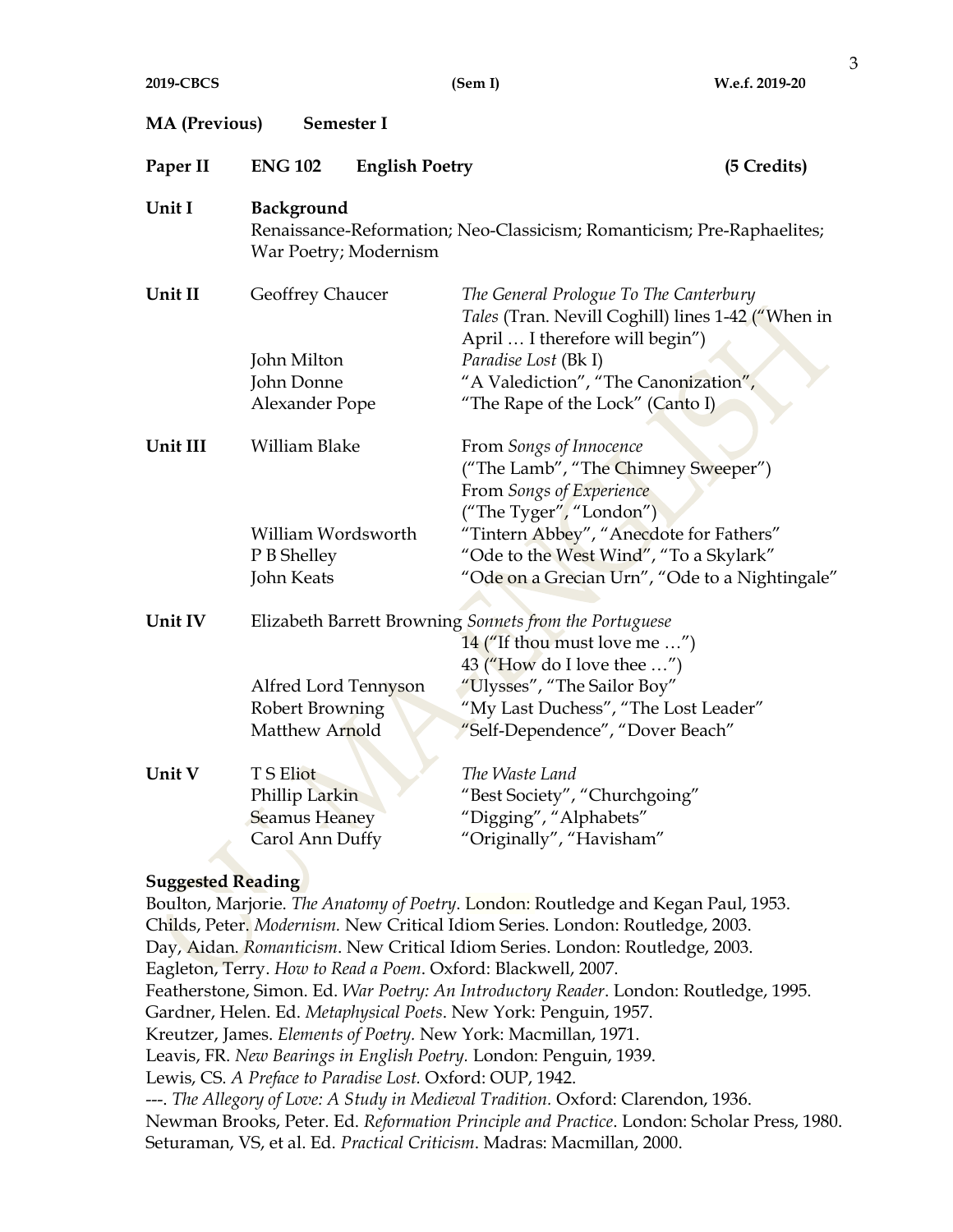| <b>MA</b> (Previous)<br>Semester I |                                                                                                                                                            |                                 |  |  |  |  |
|------------------------------------|------------------------------------------------------------------------------------------------------------------------------------------------------------|---------------------------------|--|--|--|--|
| Paper III                          | <b>ENG 103</b><br><b>English Drama</b>                                                                                                                     | (5 Credits)                     |  |  |  |  |
| Unit I                             | Background<br>Origin and Development of British Drama (till the 17th Century); Tragedy;<br>Comedy; Restoration Drama; Theatre of the Absurd; Postmodernism |                                 |  |  |  |  |
| Unit II                            | Christopher Marlowe                                                                                                                                        | Doctor Faustus                  |  |  |  |  |
|                                    | William Shakespeare                                                                                                                                        | King Lear                       |  |  |  |  |
|                                    | William Shakespeare                                                                                                                                        | The Tempest                     |  |  |  |  |
| Unit III                           | Aphra Behn                                                                                                                                                 | The Rover (Part I)              |  |  |  |  |
|                                    | Oscar Wilde                                                                                                                                                | The Importance of Being Earnest |  |  |  |  |
|                                    | <b>GB</b> Shaw                                                                                                                                             | Saint Joan                      |  |  |  |  |
| Unit IV                            | John Osborne                                                                                                                                               | Look Back in Anger              |  |  |  |  |
|                                    | Caryl Churchill                                                                                                                                            | Top Girls                       |  |  |  |  |
|                                    | Tom Stoppard                                                                                                                                               | Indian Ink                      |  |  |  |  |
| Unit V                             | <b>One-act Plays</b>                                                                                                                                       |                                 |  |  |  |  |
|                                    | <b>JM</b> Synge                                                                                                                                            | "Riders to the Sea"             |  |  |  |  |
|                                    | <b>Harold Pinter</b>                                                                                                                                       | "The Dumb Waiter"               |  |  |  |  |
|                                    | Alan Ayckbourn                                                                                                                                             | "Mother Figure"                 |  |  |  |  |
|                                    |                                                                                                                                                            |                                 |  |  |  |  |

#### Suggested Reading

Boulton, Marjorie. The Anatomy of Drama. London: Routledge and Kegan Paul, 1960. Bradbrook, MC. Themes and Conventions of Elizabethan Theatre. Cambridge: CUP, 1935. Bradley, AC. Shakesperean Tragedy. 1904. London: Penguin, 1991. Chaudhuri, Sukanta. Ed. Renaissance Essays. Oxford: OUP, 1995. Dollimore, Jonathan and Alan Sinfield. Eds. Political Shakespeare. Manchester: MUP, 1985. Esslin, Martin. The Theatre of the Absurd. New York: Penguin, 1969. Nagarajan, S and S Viswanathan. Eds. Shakespeare in India. New Delhi: OUP, 1987. Nicoll, Allardyce. British Drama. New York: Barnes & Noble, 1963. Pollard, AW. English Miracle Plays, Moralities and Interludes. Oxford: Clarendon, 1954. Steiner, George. The Death of Tragedy. London: Faber and Faber, 1961. Styan, JL. The Elements of Drama. Cambridge: CUP, 1969. ---. Modern Drama: Theory and Practice. 3 vols. Cambridge: CUP, 1981. Williams, Raymond. Drama: From Ibsen to Brecht. London: Chatto & Windus, 1965.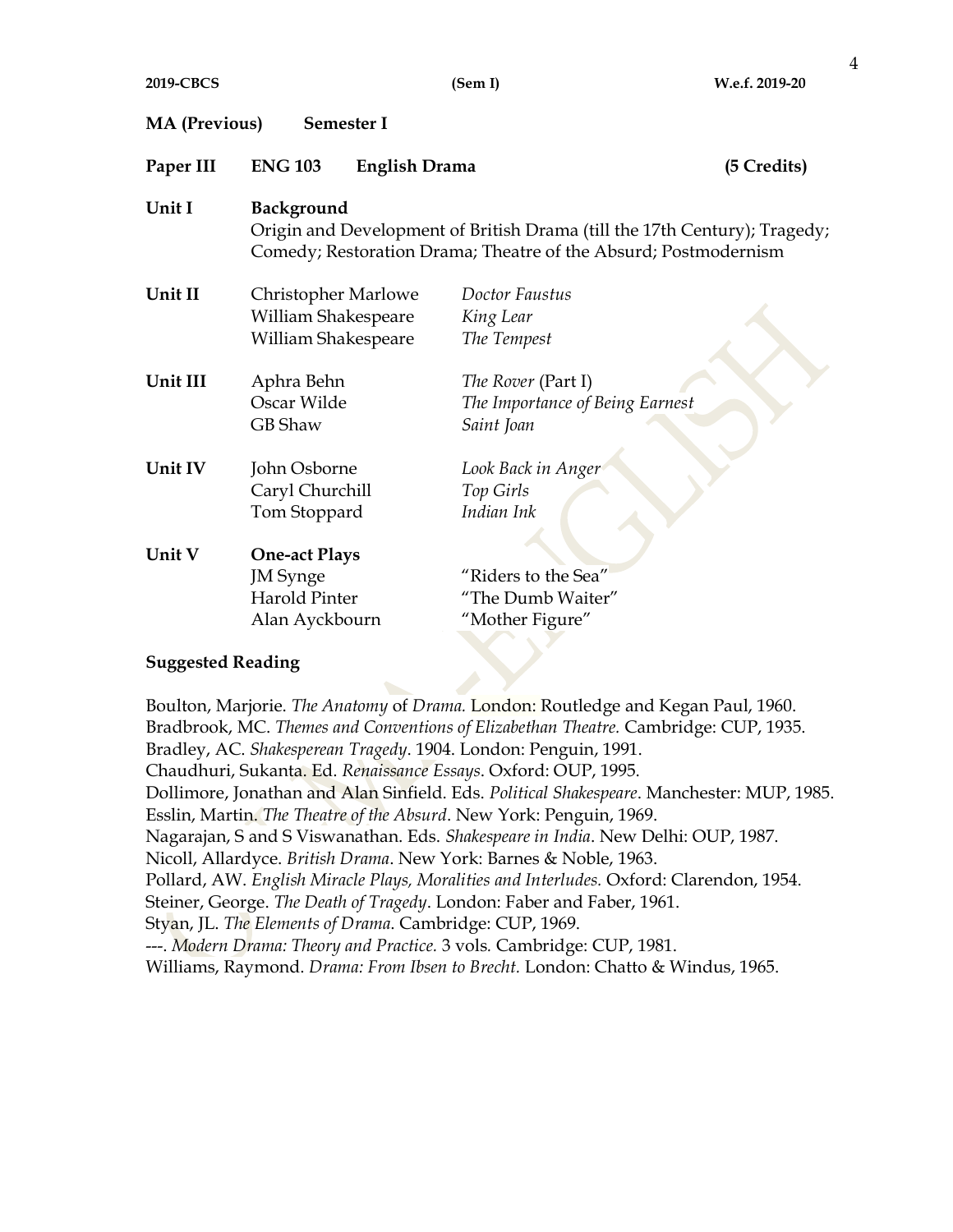#### MA (Previous) Semester I

| <b>ENG 104 A</b> English Language and Phonetics | Paper IV | (4 Credits) |  |
|-------------------------------------------------|----------|-------------|--|
|-------------------------------------------------|----------|-------------|--|

#### Unit I

- a) Language as a System of Communication: Features of Human Communication, Differences between Animal and Human Communication
- b) Verbal Communication: Formal and Informal Communication, One way and Two-way Communication
- c) Non-verbal Communication: Aspects relating to body language

#### Unit II

- a) Articulatory Phonetics: Definition, Organs of Speech, Speech Mechanism (air-stream mechanism)
- b) Classification of English Phonemic Sounds (IPA), Phonemic transcription (word and sentence levels)
- c) Description of Consonant sounds: Place of articulation and Manner of articulation; Vowel Sounds: Monophthongs, Diphthongs, and Triphthongs

### Unit III

- a) Word Accent/Stress: Syllable, Primary and Secondary Stress, Rules of Word Stress, Consonant clusters
- b) Aspects of Connected Speech: Weak forms and Elision
- c) Intonation: Tones, Semantic Implications (Functions) of Intonation

### Unit IV

- a) Levels of Language Description Phonology: Definition, Scope and Other Aspects
- b) Morphology: Definition, Scope and Other Aspects
- c) Syntax: Definition, Scope and Other Aspects

### Suggested Reading

Bansal, R. K., & Harrison J.B. (2006). Spoken English. Hyderabad: Orient Longman.

Balasubramanian, T. (2008). A Textbook of English Phonetics for Indian Students. Chennai: Macmillan.

Hedwig, L. (1998). Body Language: A Guide for Professionals. New Delhi: Response Books.

Hockett, C. (1960). A Course in Modern Linguistics. London: Macmillan.

Jones, D. (1992). The Pronunciation of English. Cambridge: Cambridge University Press.

O' Connor, J.D. (1997). Better English Pronunciation. New Delhi: UBS.

Roach, P. (1990). English Phonetics and Phonology: A Practical Course. Cambridge: Cambridge University Press.

Sethi J., Sadanand. K., & Jindal, D. V. (2004). A Practical Course in English Pronunciation. New Delhi: PHI.

Yule, G. (1995). The Study of Language. Cambridge: Cambridge University Press.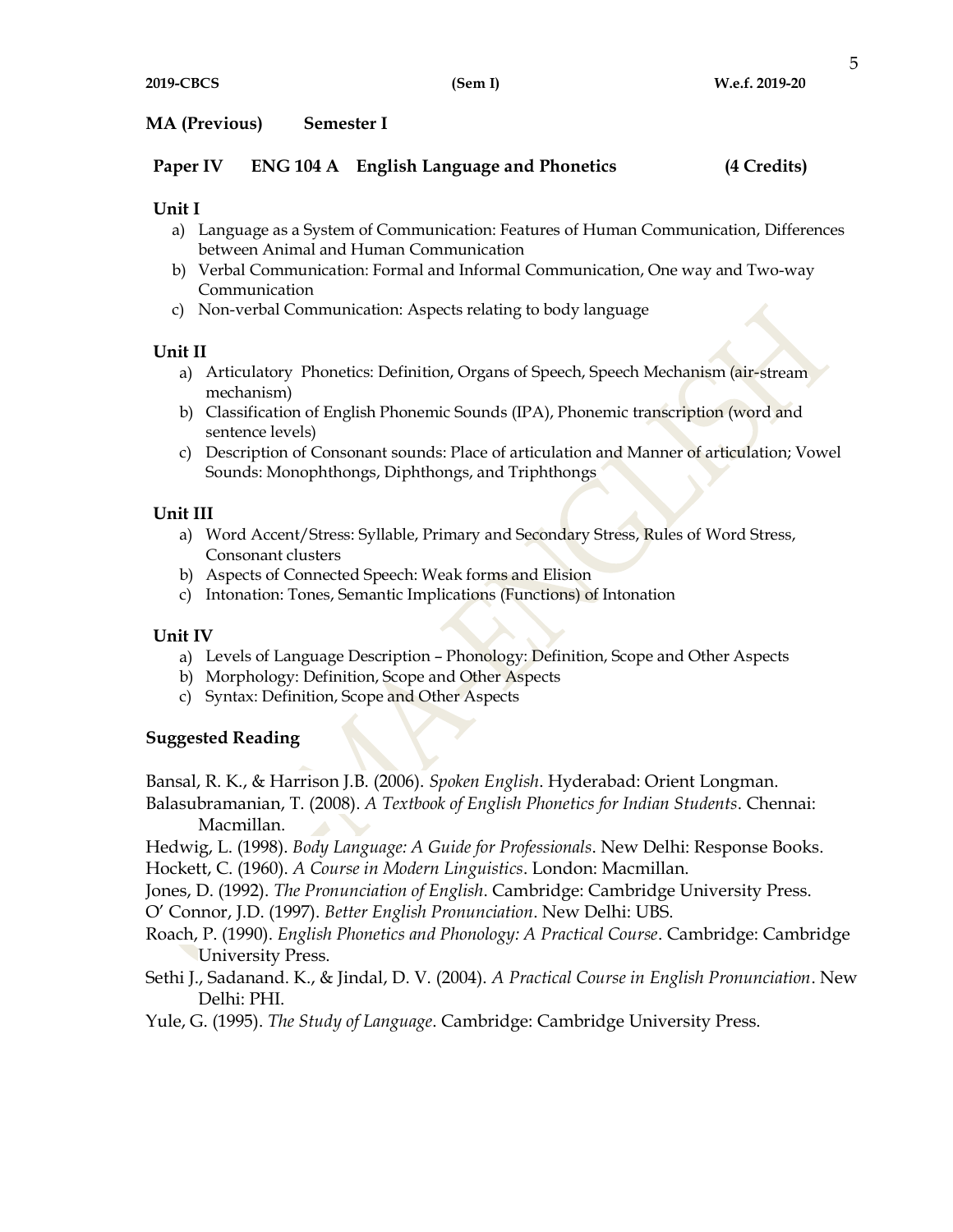### MA (Previous) Semester I

| Paper IV |  | <b>ENG 104 B</b> Introduction to Discourse Analysis | (4 Credits) |
|----------|--|-----------------------------------------------------|-------------|
|----------|--|-----------------------------------------------------|-------------|

#### Unit I

- a) Defining Discourse Analysis and Discourse Studies
- b) Discourse as Intertextual; Discourse and Communication
- c) Discourse and Communicative Competence

## Unit II

- a) Register and Lexicogrammar
- b) Functions of Discourse: Ideational, Interpersonal, and Textual
- c) Sinclair and Coulthard's Model of Classroom Interaction

## Unit III

- a) Cohesion and Coherence
- b) Searle's Speech Acts
- c) Grice's Cooperative Principle; Models of Politeness

## Unit IV

- a) Aspects of Conversation Analysis
- b) Aspects of Genre Analysis
- c) Basics of Critical Discourse Analysis

# Suggested Reading

Cook, G. (1989). Discourse. Oxford: Oxford University Press.

Fairclough,N. (2010). Critical discourse analysis: The critical study of language. London:

Longman.

Flowerdew, J. (2013). Discourse in English language education. London: Routledge.

Grice, H.P. (1975). "Logic and conversation". Peter Cole and Jerry L. Morgan, (Eds.) Syntax and Semantics, 3. New York, NY: Academic Press. 41-58.

Halliday and Hasan. (1976). Cohesion in English. Longman: London.

Jones, R. (2012). Discourse analysis: A resource book for students. Oxford: Blackwell.

Levinson, S.C. (1993), Pragmatics, Cambridge: Cambridge University Press.

- Searle, J. R. (1969). Speech acts: An essay in the philosophy of language. Cambridge University Press, Cambridge.
- Van Dijk, Teun. (2015). "Critical discourse analysis". Daborah Tannen, (Ed.) The Handbook of discourse analysis.
- Widdowson, H. G. (1995). "Discourse analysis: A critical view". Language and Literature, 4 (3):157-172.n
- www.semanticscholar.org/paper/Critical-Discourse-Analysis-TEUN-A-.-VAN-DIJK-0-%3A-ijk/96a06149cbe0dd64e672c81802fe80e57f0f6cbe